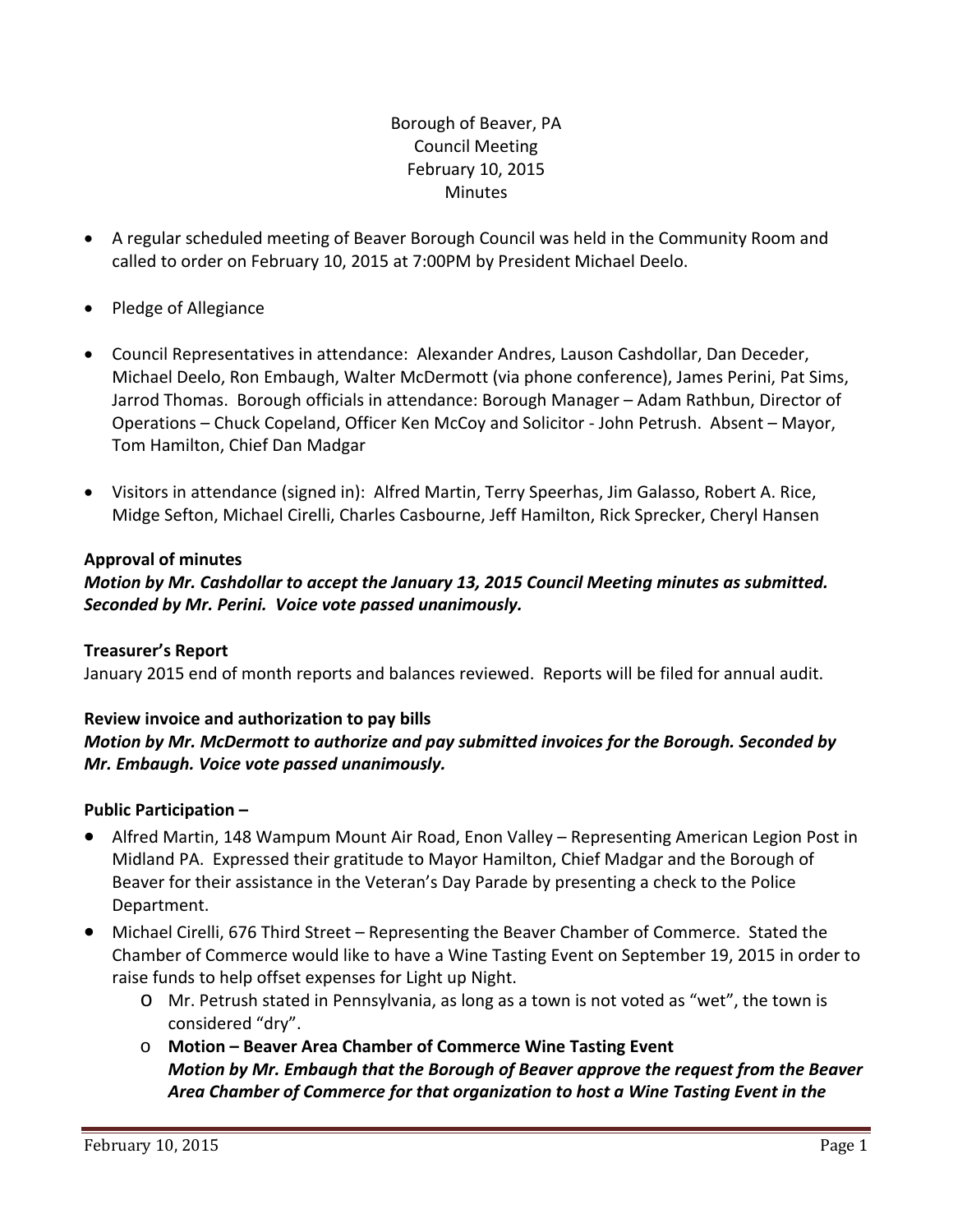# *Borough's Business District on September 19, 2015. The event is to be coordinated through the Borough Manager who will involve the Police Department as needed. Seconded by Mr. Thomas. Voice vote passed unanimously.*

 Mr. Cirelli requested a letter from the Borough Manager stating the motion was passed along with a copy of the motion to present to the Chamber of Commerce.

# **Reports – Commissions**

### **Council of Governments (COG) –** Reported by Mr. Andres

- January 2015 report enclosed in council packet
- Mr. Deelo stated Mr. Edward Fosnaught, speaker from DCED, offers assistance for a Capital Loan Program and would like to speak to either the Finance Committee and/or Council regarding the opportunities of this 2% loan program.
	- o Mr. Deelo will forward the contact information to Mr. Perini to schedule an appointment with Mr. Fosnaught.

### **Business District Authority –**

January 2015 monthly report distributed to council

**Civil Service Commission –** No report

**Zoning Hearing Board –** No report

**Planning Commission –** Reported by Mr. Rice Reviewed the January 19, 2015 meeting minutes enclosed in council packet

**Tree Commission –** No report

**Code Enforcement Officer Report –** Reported by Richard Sprecker January 2015 report enclosed in council packet

#### **Historic Architectural Review Board (HARB) –** Reported by Mr. Rice

- Reviewed a Mitigation Proposal for Beaver Borough distributed to council
	- $\circ$  The possibility of a grant to conduct a comprehensive historic preservation plan. The last survey was completed in 1996.
- A Statement of Interest letter from Beaver Borough addressed to the Pennsylvania State Historic Preservation Office (PASHPO) is required in order to pursue the development of the proposal further.
- *Motion by Mr. Cashdollar that the Borough Manager is directed to work with Mr. Rice to draft a letter indicating that Beaver Borough is interested in exploring the option Mr. Rice presented this evening. Seconded by Mr. McDermott. Voice vote passed unanimously.*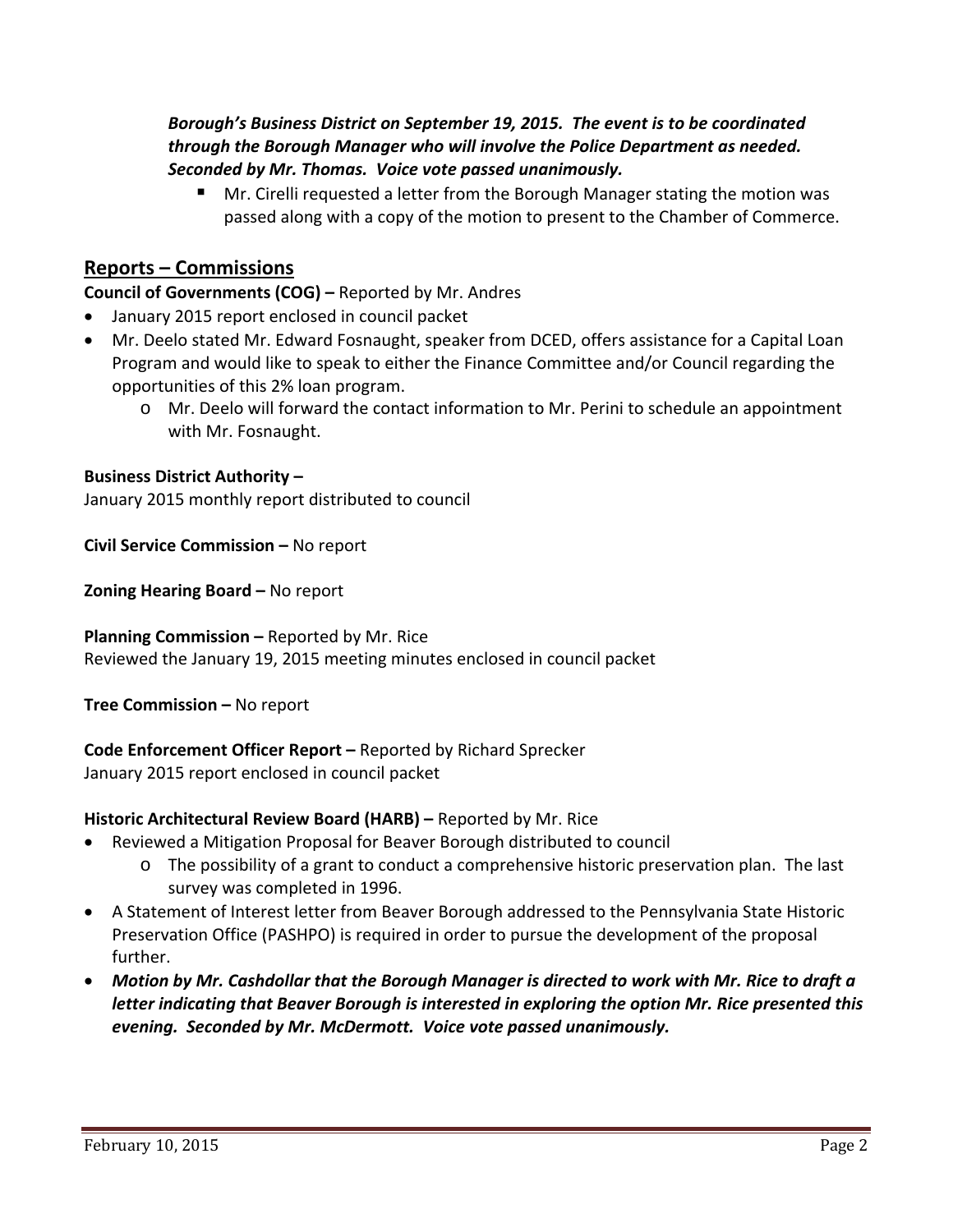# **Council Committee Reports**

**Public Safety –** Reported by Mr. Thomas No meeting in January

**Finance –** Reported by Mr. Perini Reviewed the January 21, 2015 meeting minutes enclosed in council packet

**Highway –** Reported by Mr. McDermott Reviewed the February 5, 2015 meeting minutes distributed to council

### **General Government –** Reported by Mr. Andres

- Reviewed the January 27, 2015 meeting minutes enclosed in council packet
- No meeting next month, as scheduled

**Code Enforcement –** Reported by Mr. Cashdollar No meeting in January

#### **Recreation –** Reported by Mr. Embaugh

- Reviewed the February 3, 2015 meeting minutes enclosed in council packet
- Mr. Thomas inquired about the status of a carnival this summer
	- o Mr. Rathbun stated Mr. Embaugh informed him of three possible companies. He will contact each one regarding their insurance and availability.

#### **Water & Sewer –** Reported by Mr. Sims

Reviewed the January 17, 2015 meeting minutes enclosed in council packet

# **Reports**

#### **Manager's Report –** Reported by Mr. Rathbun

- Reviewed the January 14 to February 9, 2015 report enclosed in council packet
- Mr. Thomas asked Mr. Rathbun if the police cars were purchased or leased.
	- o Mr. Rathbun stated due to legality, payment will be made in full for all vehicles. As discussed with Mr. Petursh, without an appropriate ordinance or resolution, leasing or borrowing was not an option.

#### **Director of Operations Report –** Reported by Mr. Copeland

- Reviewed the February 10, 2015 report enclosed in council packet
- Met with Verizon regarding a SAC Box that needs to be moved from the Ft. McIntosh property development to the Fire Department property.
	- o Mr. Copeland will give the engineers report to Mr. Petrush for his review prior to any movement of the SAC Box.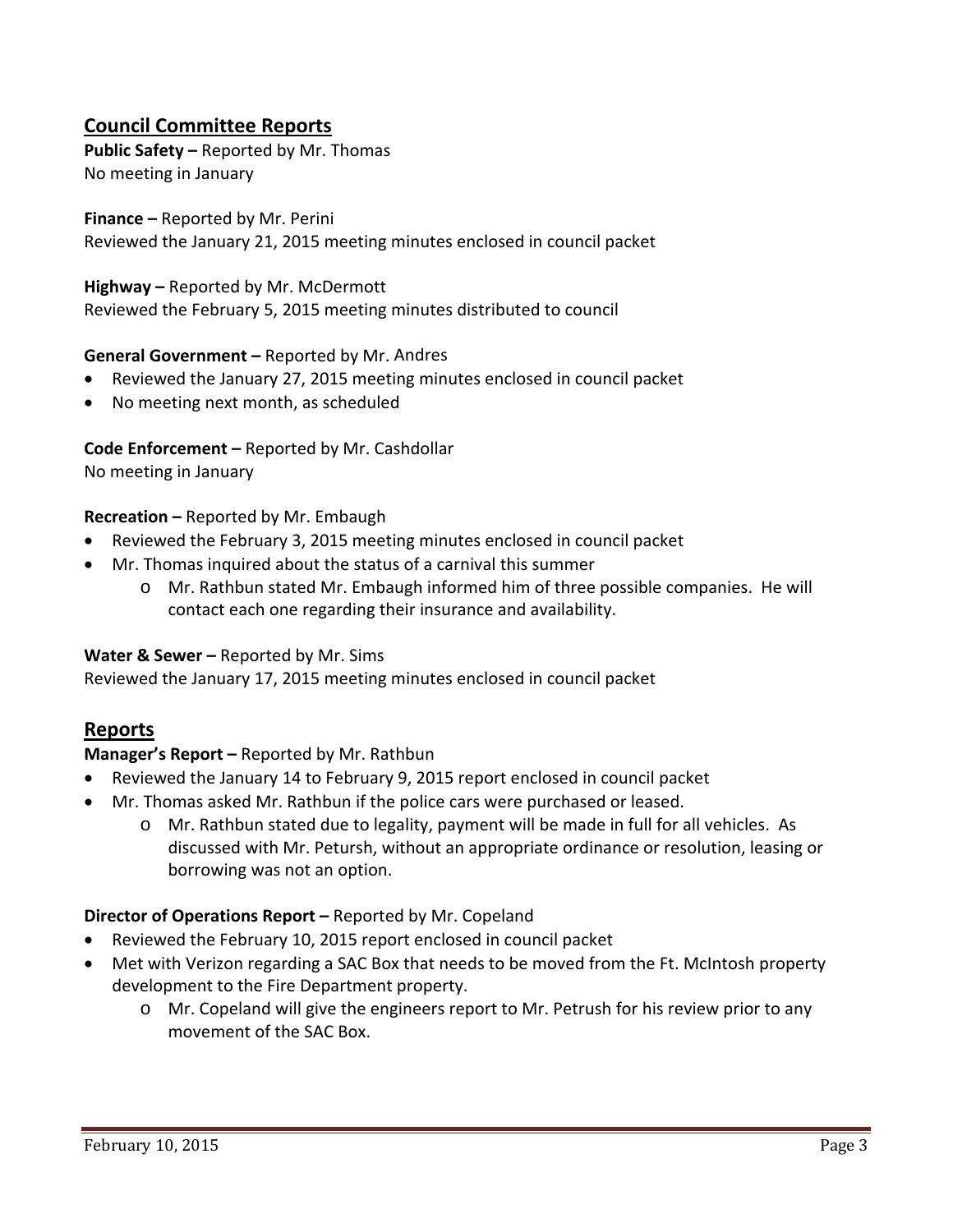# **President's Report –** Reported by Mr. Deelo

Information will soon be distributed to members regarding the Pennsylvania State Association of Boroughs (PSAB) Annual Conference April 26‐29, 2015 in Lancaster.

# **Mayor Hamilton –** No report

# **Police Chief Madgar –** Reported by Officer McCoy

- There have been several break‐ins into unlocked cars and garages at the lower end of town.
- The next Citizen's Police Academy will begin March  $2^{nd}$
- $\bullet$  Mr. Deelo stated that street closings are needed for two new events: (1) September 12<sup>th</sup> for the Book Fest and (2) September  $19<sup>th</sup>$  for the Wine Tasting Event
- Mr. Thomas asked for an update on the lighting in the back parking lot
	- o Mr. Rathbun stated Scott Snyder is currently looking into the best lighting options

### **Fire Department –** Reported by Mr. Perini

Reviewed the January 2015 report enclosed in council packet

### **Emergency Management Coordinator –** No report

### **Engineer –**

January 2015 monthly report enclosed in council packet

# **Solicitor Petrush –**

He will present information regarding a potential motion that is not on the agenda after all current agenda motions have been completed.

# **Old Business**

**Motion – Approving and enacting the attached Ordinance establishing an administrative process for hearing appeals from notices of violations and orders by a code officer.**

*Motion by Mr. Cashdollar that the attached Ordinance establishing an administrative process for hearing and deciding appeals from violation notices and orders issued by a code official be and is approved and enacted and that the Borough Manager obtain the full execution thereof. Seconded* by Mr. Embaugh. Roll call vote: Mr. Embaugh - Yes, Mr. Perini - Yes, Mr. Sims - Yes, Mr. Cashdollar – Yes, Mr. Deceder – Yes, Mr. Thomas – Yes, Mr. Andres – Yes, Mr. McDermott – Yes, Mr. Deelo – Yes. *Motion passed on the indicated roll call vote, 9‐0.* 

# **New Business**

**Motion – Community Development Block Grant (CDBG) Submission for 2015** *Motion by Mr. McDermott that the Borough Manager complete and submit the attached CDBG proposal. The projects, in order of priority, are (1) handicap ramps at sidewalk intersections, (2) handicap accessibility improvements to the Beaver Municipal building, and (3) handicap accessibility*